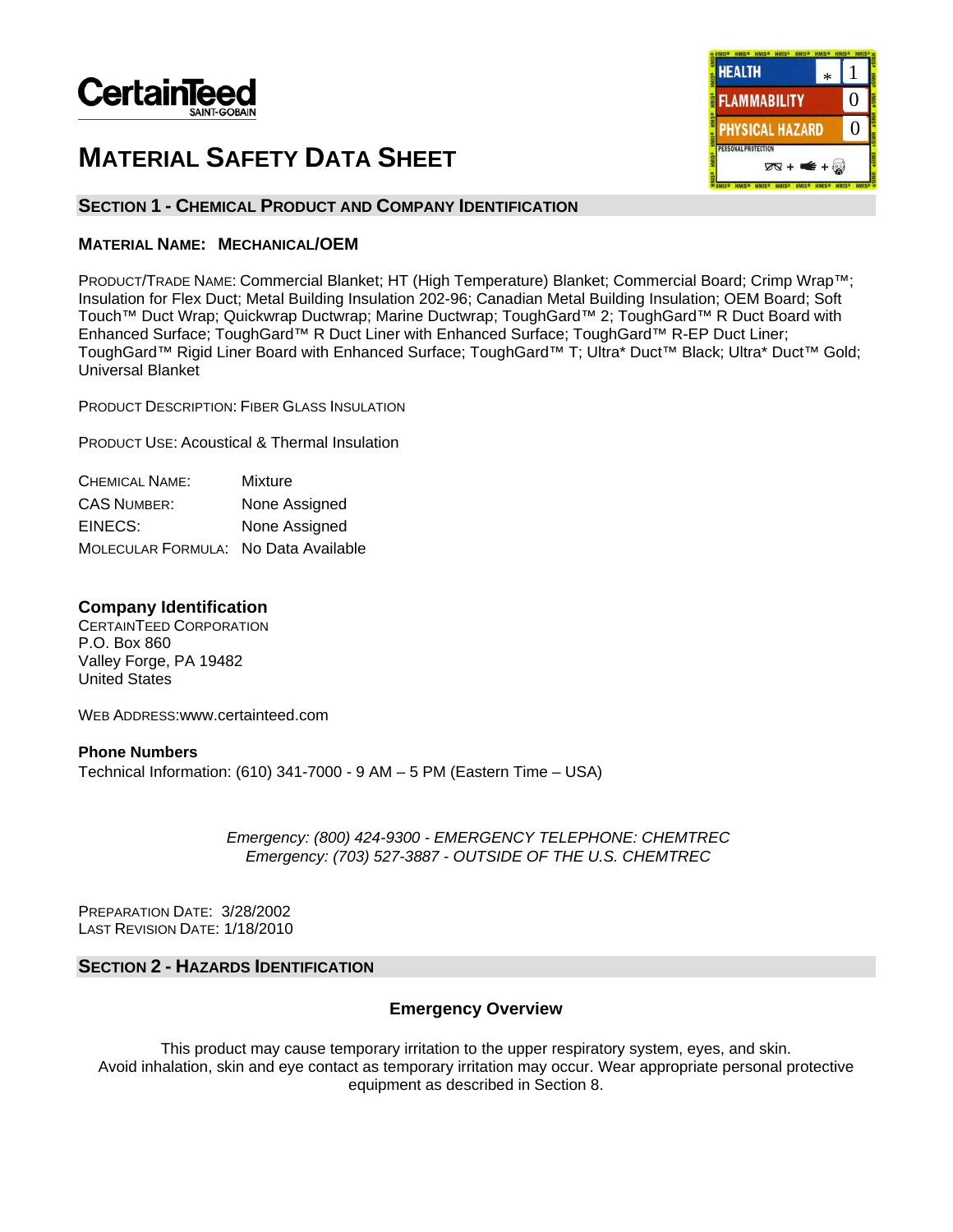## **WARNING**

Causes serious eye irritation. Causes skin irritation. Suspected of causing cancer via Inhalation.

- **Prevention** Avoid breathing dust, fume, gas, mist, vapors and/or spray. Do not handle until all safety precautions have been read and understood. Obtain special instructions before use. Use personal protective equipment as required. Wash thoroughly after handling. Wear protective gloves, clothing, and eye/face protection.
- **Response** IF IN EYES: Rinse cautiously with water for several minutes. Remove contact lenses, if present and easy to do. Continue rinsing. If eye irritation persists: Get medical advice/attention.

IF ON SKIN: Wash with plenty of soap and water. If skin irritation occurs: Get medical advice/attention. Take off contaminated clothing and wash before reuse.

IF exposed or concerned: Get medical advice/attention.

**Storage/Disposal** Dispose of content and/or container in accordance with local, regional, national, and/or international regulations. Store locked up.



Degree of Hazard

#### NFPA/HMIS RATINGS:

|                     | <b>Health</b> | Fire | <b>Reactivity</b> | 0 - Minimal (Insignificant)<br>1 - Slight                  |
|---------------------|---------------|------|-------------------|------------------------------------------------------------|
| <b>NFPA RATING:</b> |               |      |                   | 2 - Moderate<br>3 - Serious (High)<br>4 - Severe (Extreme) |
| <b>HMIS RATING:</b> | $1*$          |      |                   | * - Chronic Health Effect(s)                               |

PHYSICAL FORM: Solid

COLOR: Yellow

ODOR: Faint resin odor

HAZARDS: Irritant, Mechanical Irritant

OSHA: Irritant, Suspected Carcinogen

WHMIS: Class D - Poisonous and Infectious Materials - Division 2 - Subdivision A, Class D - Poisonous and Infectious Materials - Division 2 - Subdivision B

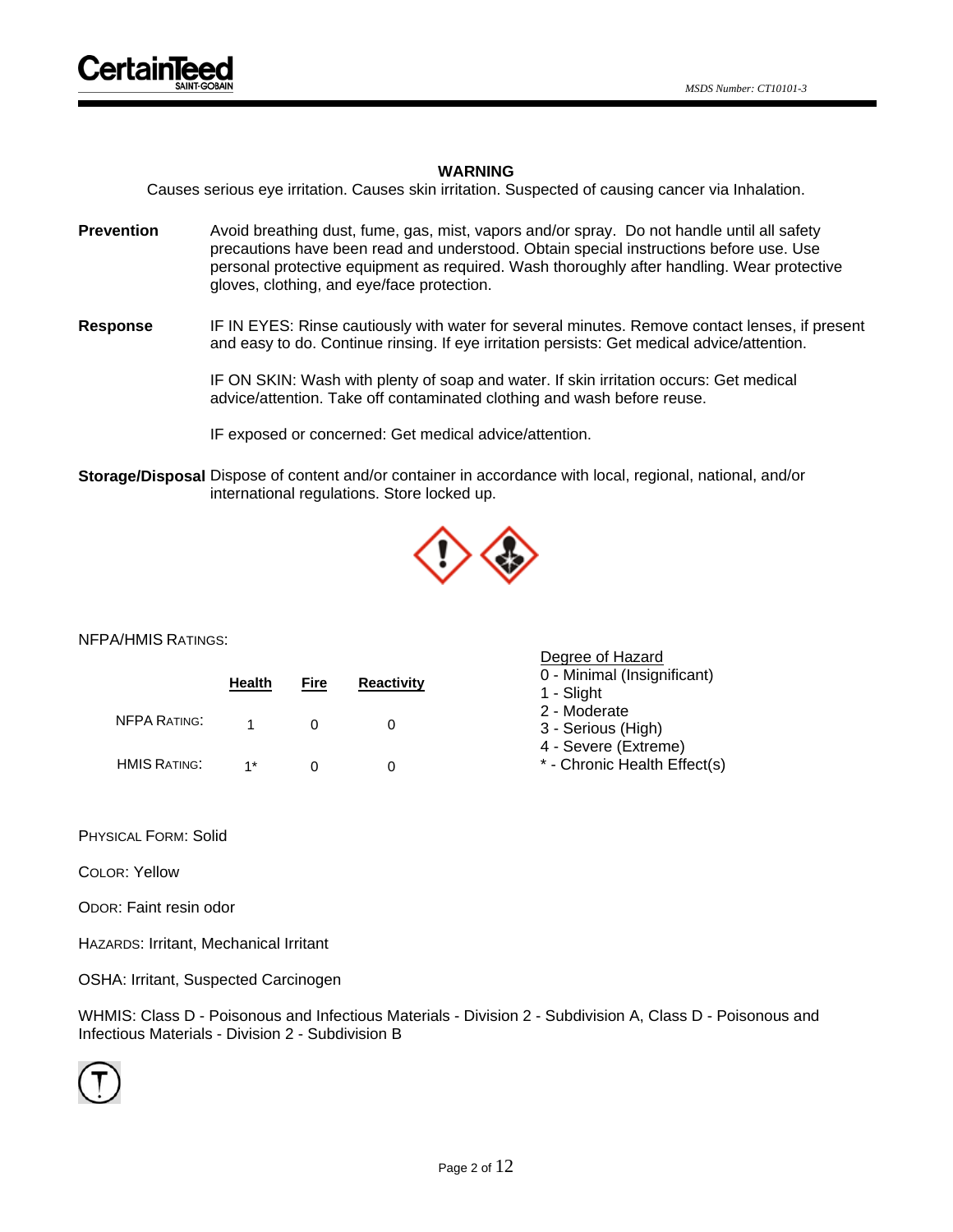## ROUTE OF ENTRY: Inhalation, Skin/Dermal, Eye/Ocular

MEDICAL CONDITIONS AGGRAVATED BY EXPOSURE: Pre-existing conditions which may be aggravated by mechanical irritants upon inhalation or skin contact.

#### POTENTIAL HEALTH EFFECTS:

#### INHALATION:

ACUTE (IMMEDIATE): Temporary irritation of nose and throat may occur.

CHRONIC (DELAYED): Use of these products has not been shown to cause cancer in humans. Fiber glass wool is a possible cancer hazard. Fiber glass wool has caused cancer in animals but has not produced cancer by inhalation in humans.

SKIN:

ACUTE (IMMEDIATE): Temporary irritation of the skin may occur in some individuals. CHRONIC (DELAYED): No data available.

EYE: ACUTE (IMMEDIATE): Temporary irritation or redness may occur. CHRONIC (DELAYED): No data available.

INGESTION: ACUTE (IMMEDIATE): Ingestion of this product unlikely. CHRONIC (DELAYED): No data available.

MUTAGENIC EFFECTS: No data available.

CARCINOGENIC EFFECTS: This product contains antimony trioxide which may cause cancer based on sufficient animal data. This product contains glass wool insulation fibers. Following a thorough review of all the medicalscientific data available at a meeting in October 2001, the IARC panel lowered the classification for glass wool insulation fibers from a Group 2B classification ("possibly carcinogenic to humans") to a Group 3 classification ("not classifiable as to carcinogenicity to humans"). IARC said that there is "no evidence of increased risks of lung cancer or of mesothelioma from occupational exposures during manufacturing of these materials, and inadequate evidence over all of any cancer risk."

REPRODUCTIVE EFFECTS: No data available.

OTHER ACUTE EFFECTS: No data available. OTHER CHRONIC EFFECTS: No data available.

POTENTIAL ENVIRONMENTAL EFFECTS: No data available.

*See Section 12 for Ecological Information*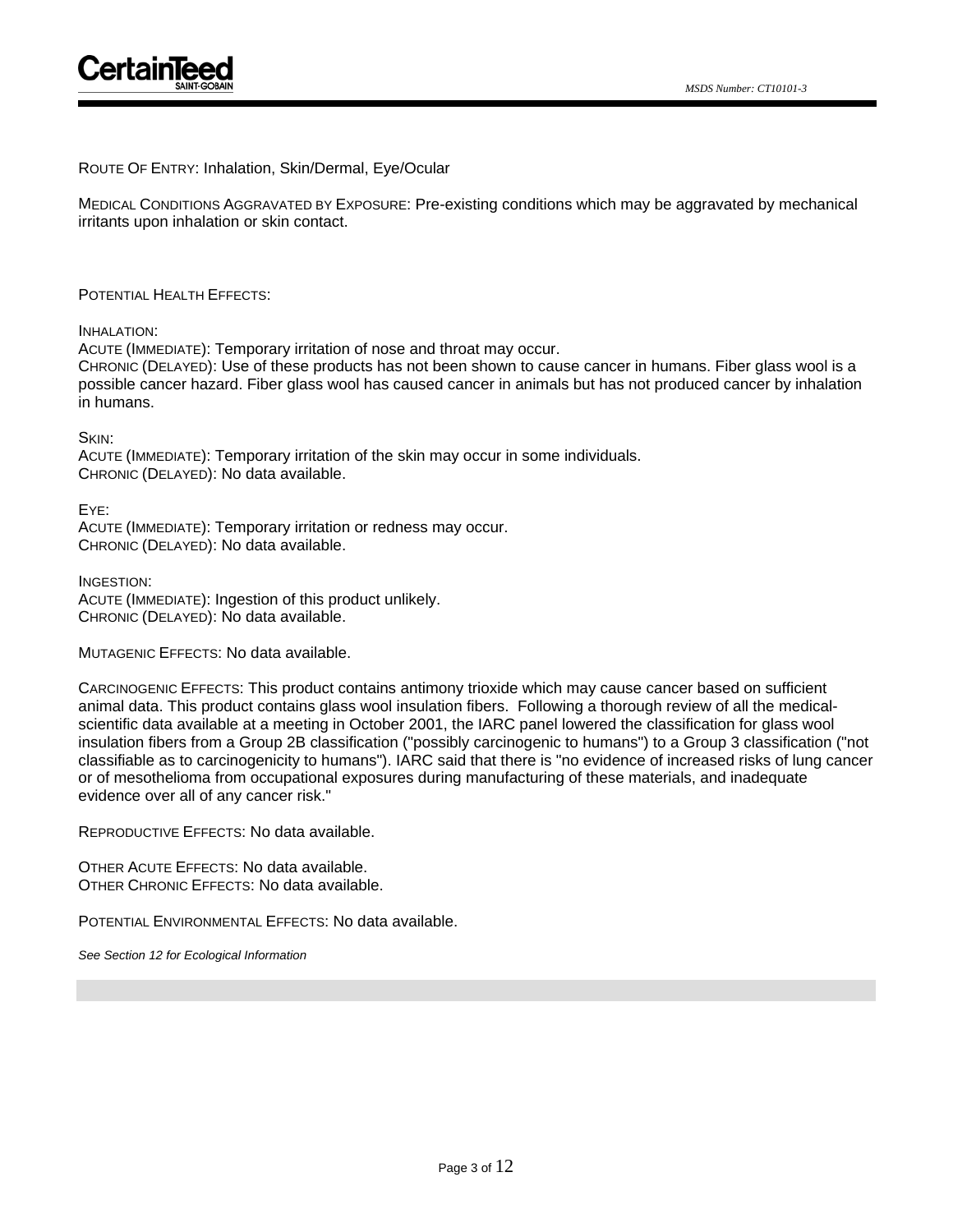## **SECTION 3 - COMPOSITION/INFORMATION ON INGREDIENTS**

## **Composition/Information on Ingredients**

| Product(s)<br>Containing<br><b>Component</b>                                                                                                                                                                                                                                                                                                                                                                                                                                                                                                                                                                                                                                                          | <b>Chemical Name</b>                                             | <b>CAS</b>  | %(weight)   | <b>UN;EINECS</b> | <b>LD50/LC50</b>                                       |
|-------------------------------------------------------------------------------------------------------------------------------------------------------------------------------------------------------------------------------------------------------------------------------------------------------------------------------------------------------------------------------------------------------------------------------------------------------------------------------------------------------------------------------------------------------------------------------------------------------------------------------------------------------------------------------------------------------|------------------------------------------------------------------|-------------|-------------|------------------|--------------------------------------------------------|
| Commercial Blanket; HT<br>(High Temperature) Blanket;<br><b>Commercial Board</b><br>(Plain, FSK, ASJ, PSK);<br>Crimp Wrap (ASJ, Foil<br>Scrim); Insulation for Flex<br>Duct; Metal Building<br>Insulation 202-96; Canadian<br>Metal Building Insulation;<br><b>OEM Board: Soft Touch</b><br>Duct Wrap (Plain, FSK,<br>PSK); Quickwrap Ductwrap;<br>Marine Ductwrap;<br><b>ToughGard Rigid Liner</b><br>Board with Enhanced<br>Surface; ToughGard Rigid<br>Liner Board with Enhanced<br>Surface; ToughGard R Duct<br>Liner with Enhanced<br>Surface; Ultra Duct Gold;<br>Universal Blanket (Plain,<br>FSK); ToughGard Duct<br>Board with Enhanced<br>Surface; ToughGard 2;<br>ToughGard T              | Fibrous glass                                                    | 65997-17-3  | 60% TO 100% | 266-046-0        | <b>NDA</b>                                             |
| Commercial Blanket; HT<br>(High Temperature) Blanket<br><b>Commercial Board</b><br>(Plain, FSK, ASJ, PSK);<br>Crimp Wrap (ASJ, Foil<br>Scrim); Insulation for Flex<br>Duct; Metal Building<br>Insulation 202-96; Canadian<br>Metal Building Insulation;<br>OEM Board; Soft Touch<br>Duct Wrap (Plain, FSK,<br>PSK); Quickwrap Ductwrap; Phenol, polymer with<br>Marine Ductwrap;<br><b>ToughGard Rigid Liner</b><br>Board with Enhanced<br>Surface; ToughGard Rigid<br>Liner Board with Enhanced<br>Surface; ToughGard R Duct<br>Liner with Enhanced<br>Surface; Ultra Duct Gold;<br>Universal Blanket (Plain,<br>FSK); ToughGard Duct<br>Board with Enhanced<br>Surface; ToughGard 2;<br>ToughGard T | formaldehyde and urea                                            | 25104-55-6  | 10% TO 30%  | <b>NDA</b>       | orl-rat LD50:7 gm/kg                                   |
| ToughGard 2; ToughGard T                                                                                                                                                                                                                                                                                                                                                                                                                                                                                                                                                                                                                                                                              | Phenolic resin binder<br>(cured)                                 | Proprietary | 0% TO 30%   | <b>NDA</b>       | <b>NDA</b>                                             |
| Commercial Board (FSK,<br>ToughGard Duct Board with<br><b>Enhanced Surface</b>                                                                                                                                                                                                                                                                                                                                                                                                                                                                                                                                                                                                                        | ASJ, PSK); Ultra Duct Gold; Acetic acid, vinyl ester,<br>polymer | 9003-20-7   | 0% TO 5%    | <b>NDA</b>       | orl-rat LD50:>25 gm/kg<br>orl-rat LD50:>25 gm/kg       |
| ToughGard R Duct Liner<br>with Enhanced Surface                                                                                                                                                                                                                                                                                                                                                                                                                                                                                                                                                                                                                                                       | Acrylic-based polymer                                            | Proprietary | 0% TO 5%    | <b>NDA</b>       | <b>NDA</b>                                             |
| Commercial Board (FSK,<br>ASJ, PSK); Crimp Wrap<br>(ASJ); Soft Touch Duct<br>Wrap (FSK, PSK);<br>Quickwrap Ductwrap (FSK);<br>Marine Ductwrap (FSK);<br><b>ToughGard Rigid Liner</b><br>Board with Enhanced<br>Surface; ToughGard Rigid<br>Liner Board with Enhanced                                                                                                                                                                                                                                                                                                                                                                                                                                  | Antimony oxide                                                   | 1309-64-4   | 0% TO 5%    | 215-175-0        | orl-rat LD50:>34600<br>mg/kg<br>orl-rat LD50:>34 gm/kg |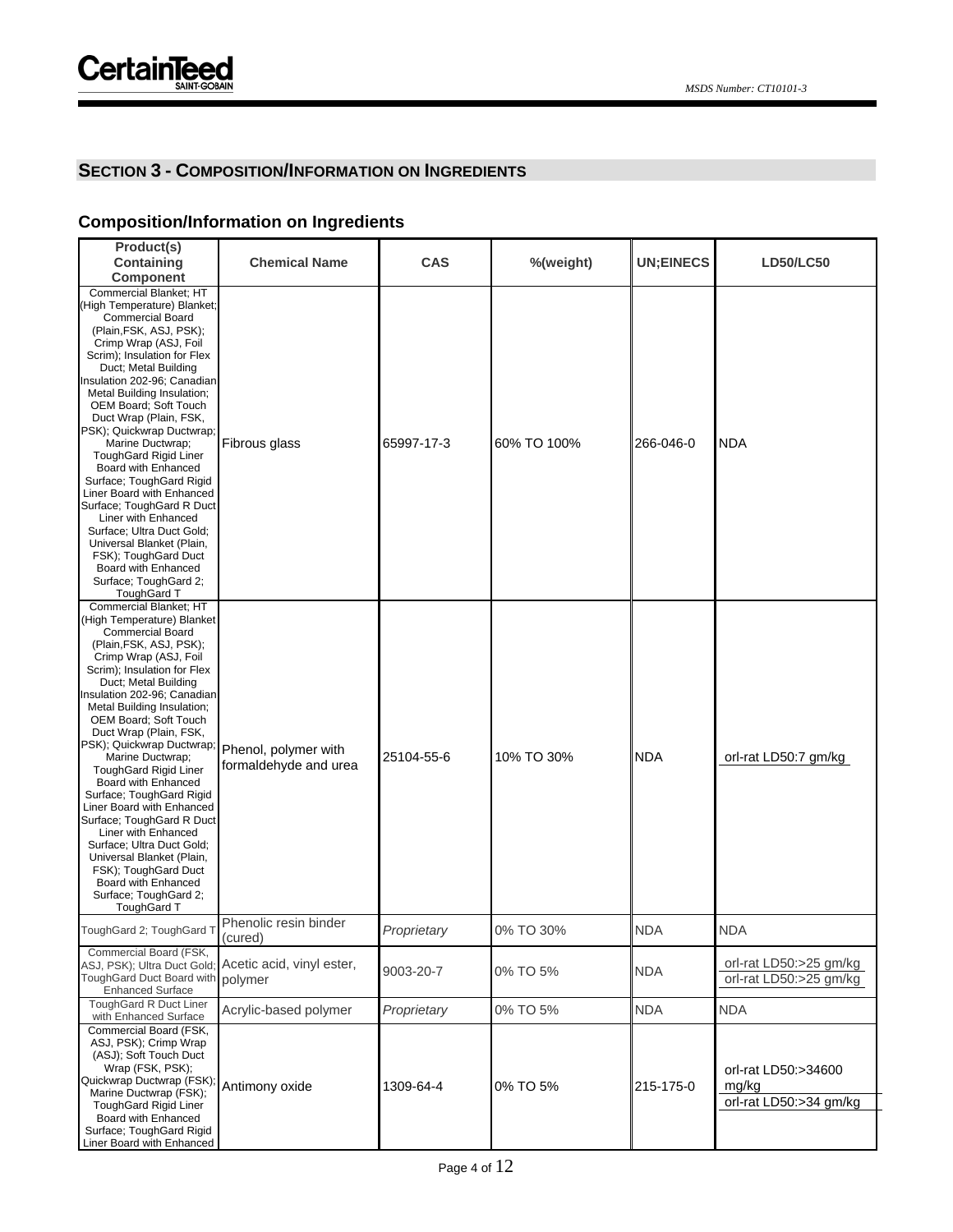| Surface: ToughGard R Duct |                          |             |          |            |            |
|---------------------------|--------------------------|-------------|----------|------------|------------|
| Liner with Enhanced       |                          |             |          |            |            |
| Surface; Ultra Duct Gold; |                          |             |          |            |            |
| Universal Blanket (FSK);  |                          |             |          |            |            |
| ToughGard Duct Board with |                          |             |          |            |            |
| <b>Enhanced Surface:</b>  |                          |             |          |            |            |
| ToughGard 2; ToughGard T  |                          |             |          |            |            |
| ToughGard 2; ToughGard T  | Latex textile rubber     | Proprietary | 0% TO 5% | <b>NDA</b> | <b>NDA</b> |
|                           | polymer                  |             |          |            |            |
| Commercial Board (ASJ);   |                          |             |          |            |            |
| Crimp Wrap (ASJ);         | Poly(oxyethyleneoxyterep |             |          |            |            |
| ToughGard Duct Board with |                          | 25038-59-9  | 0% TO 5% | <b>NDA</b> | <b>NDA</b> |
| Enhanced Surface:         | hthaloyl)                |             |          |            |            |
| ToughGard 2; ToughGard T  |                          |             |          |            |            |

*This product is considered Hazardous under United States Regulations (29 CFR 1900.1200 - Hazard Communication Standard). In Canada, this product is considered Hazardous under the Workplace Hazardous Materials Information System (WHMIS). According to the Globally Harmonized Standard for Classification and Labeling (GHS) this product is considered Hazardous.*

*See Section 11 for Toxicological Information* 

## **SECTION 4 - FIRST AID MEASURES**

INHALATION: Remove to fresh air immediately and notify medical personnel and supervisor. Apply artificial respiration and/or oxygen if necessary.

SKIN: After contact with skin, take off immediately all contaminated clothing and wash immediately with plenty of soap and water. If irritation develops or persists, seek medical attention.

EYE: Do no rub or scratch your eyes. If irritation persists get medical attention. In case of contact, immediately flush eyes with large amounts of water, continuing to flush for 15 minutes.

INGESTION: Consult a physician if unusual reaction is noted. Product is not intended nor is it likely to be ingested or eaten.

ANTIDOTES: No data available.

NOTES TO PHYSICIAN: No data available.

OTHER INFORMATION: No data available.

*See Section 2 for Potential Health Effects*

## **SECTION 5 - FIRE FIGHTING MEASURES**

SUITABLE EXTINGUISHING MEDIA: Use any media suitable for the surrounding fires

UNSUITABLE EXTINGUISHING MEDIA: No data available

FIREFIGHTING PROCEDURES: Fire fighters should avoid inhaling any combustion products.

#### PROTECTION OF FIREFIGHTERS:

Fire fighters should wear full-face, self contained breathing apparatus and impervious protective clothing.

UNUSUAL FIRE AND EXPLOSION HAZARDS: Does not support combustion. These products contain a cured phenolicbased binder and various facings which contain retardant systems to reduce the possibility of fire. Use of plasma or other type of cutting tool may cause the release of toxic fumes and smoke. Facings on these products may burn.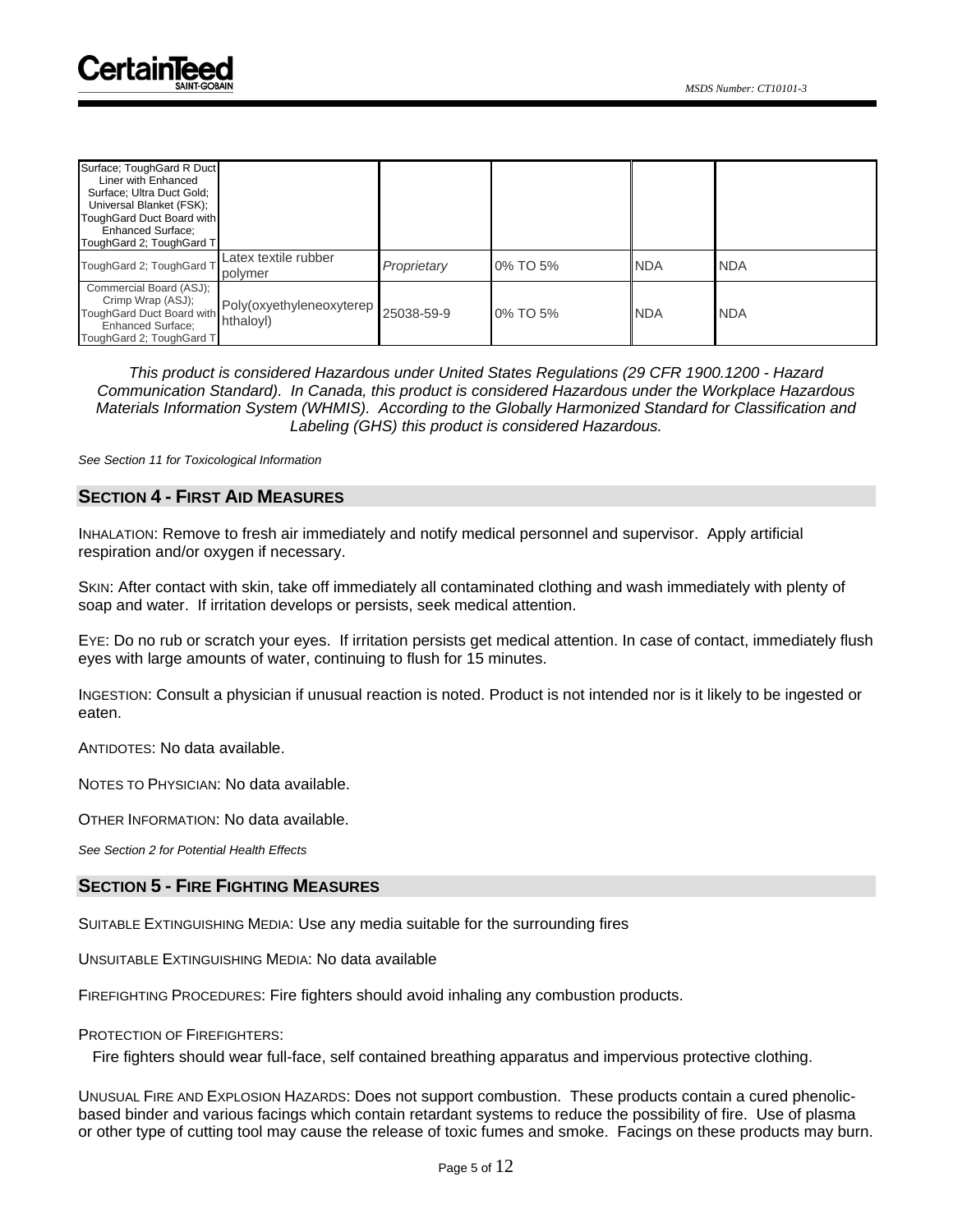

Do not leave facing exposed when working close to an open flame. If burned, the materials could release toxic fumes.

HAZARDOUS COMBUSTION PRODUCTS: Does not support combustion. If burned, the materials could release toxic fumes and smoke.

Combustion products may include oxides of carbon, sulfur and other potentially volatile organic compounds, oxides of arsenic, oxides of nitrogen, hydrogen chloride, antimony, bromide gas, hydrogen bromide, formaldehyde, and trace hydrogen cyanide.

FLASH POINT: NA FLASH POINT TEST TYPE: N/A EXPLOSION LIMITS UPPER: N/A LOWER: N/A

## **SECTION 6 - ACCIDENTAL RELEASE MEASURES**

PERSONAL PRECAUTIONS: Avoid contact with skin and eyes during clean-up. Take proper precautions to minimize exposure by using appropriate personal protective equipment.

EMERGENCY PROCEDURES: Persons not wearing appropriate protective equipment should be excluded from area of spill until clean-up has been completed. Ventilate the contaminated area.

ENVIRONMENTAL PRECAUTIONS: Avoid run off to waterways and sewers.

CONTAINMENT/CLEAN-UP MEASURES:

Containment of this material should not be necessary. Remove sources of ignition. Collect dust or particulates using a vacuum cleaner with a HEPA filter. Avoid the generation of dusts during clean-up.

PROHIBITED MATERIALS: No data available.

## **SECTION 7 - HANDLING AND STORAGE**

HANDLING: Do not breathe dust from this material. Keep this product from heat, sparks, or open flame. Use this product with adequate ventilation. Always wash work clothes separately from other clothing. Wipe out the washer or sink to prevent loose glass fibers from getting on other clothing. Wash thoroughly after handling. Use personal protective equipment as described in Section 8.

STORAGE: Store in a dry place and under cover to protect product.

## **SECTION 8 - EXPOSURE CONTROLS/PERSONAL PROTECTION**

PPE:



RESPIRATORY PROTECTION: A properly fitted NIOSH approved N 95 series disposable dust respirator such as a 3M Brand #8210, #8511, #8233 or equivalent, in high humidity environments should be used when: high dust levels are encountered; the level of glass fibers in the air exceeds the occupational exposure limits; or if irritation occurs.

EYE/FACE PROTECTION: Safety glasses with side shields should be worn at a minimum. In dusty environments chemical goggles should be worn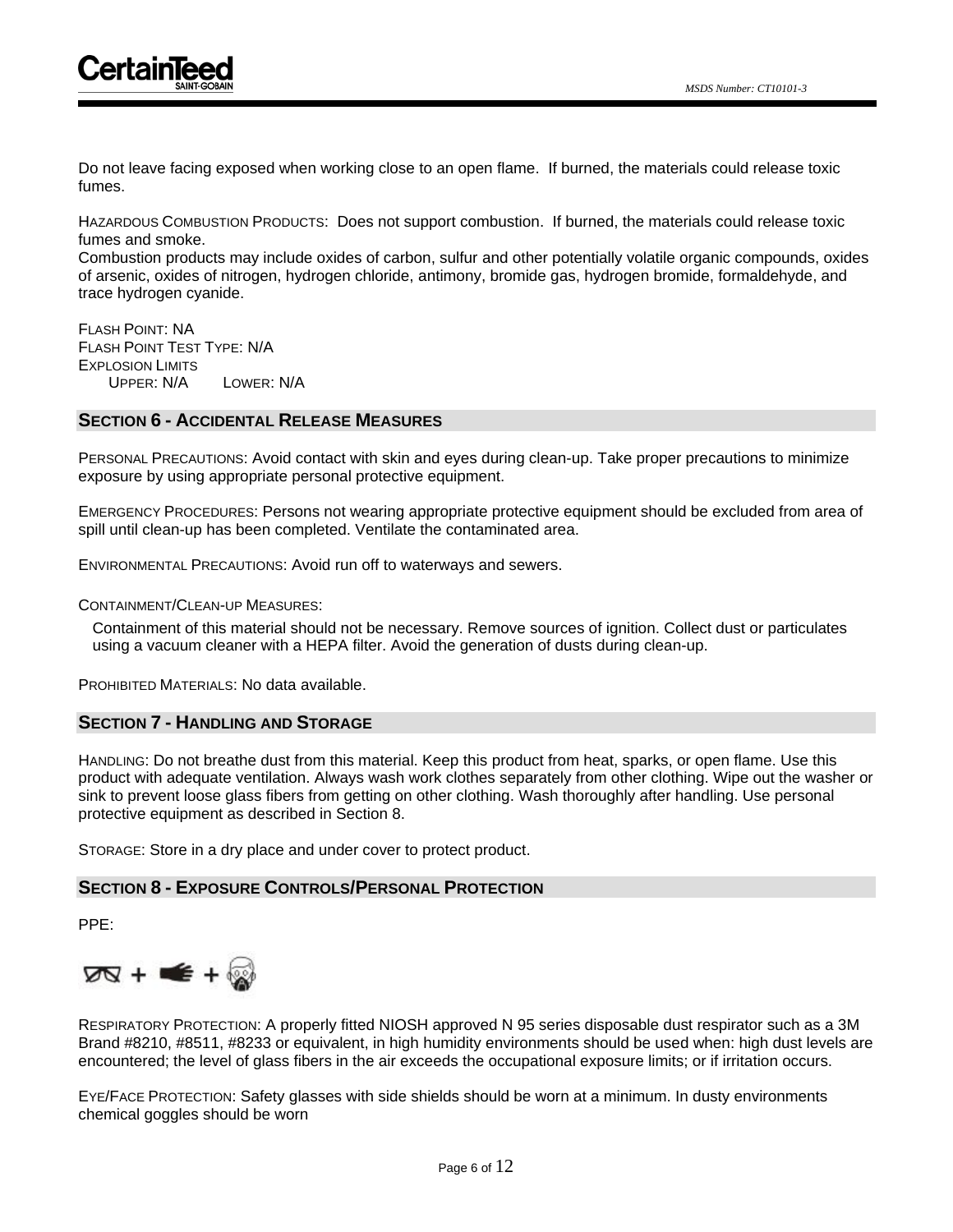

SKIN/BODY PROTECTION: Work clothing sufficient to prevent all skin contact should be worn, such as coveralls, long sleeves and cap.

GENERAL INDUSTRIAL HYGIENE CONSIDERATIONS: Use good industrial hygiene practices in handling this material. Availability of eye wash fountains is recommended.

ENGINEERING MEASURES/CONTROLS: Use general ventilation and use local exhaust, where possible, in confined or enclosed spaces. Avoid spread of fiber glass dust.

#### LISTED EXPOSURE LIMITS:

#### **Mexico**

• Antimony oxide (1309-64-4): **TWAs:** (0.5 mg/m3 TWA (handling and use, Sb); 1 mg/m3 TWA (production)) | **Carcinogens:** (A2 - Suspected human carcinogen (use, handling, and production))

• Mechanical/OEM (RR-00585-6): **TWAs:** (0.5 mg/m3 TWA (Sb))

## **US State California**

#### **United States - ACGIH**

• Fibrous Glass (65997-17-3): **TWAs:** (1f/cc (Synthetic Vitreous Fibers – continuous filament glass fibers))

• Mechanical/OEM (RR-00585-6): **TWAs:** (0.5 mg/m3 TWA (Sb)) | **TLV Basis - Critical Effects:** (skin and upper respiratory tract irritation)

#### **United States – OSHA**

• Fibrous Glass (65997-17-3): **TWA:** (15 mg/m3 (total nuisance dust)); (5 mg/m3 (respirable nuisance dust)) **NAIMA PEL**: 1f/cc

(continuous filament glass fibers)

• Mechanical/OEM (RR-00585-6): **TWAs (Final PELs):** (0.5 mg/m3 TWA (Sb)) | **TWAs (Vacated PELs):** (0.5 mg/m3 TWA (Sb))

#### **United States - NIOSH**

• Fibrous Glass (65997-17-3): **REL/TWA:** (5 mg/m3 (total glass dust)); (3f/cc (respirable fibers))

• Mechanical/OEM (RR-00585-6): **TWAs:** (0.5 mg/m3 TWA (Sb))

#### **Canada – British Columbia**

• Fibrous Glass (65997-17-3): 1 fiber/cm3 TWA (fibers longer than 5 µm, with an aspect ratio of equal to/greater than 3:1) (related to Glass wool fibers)

• Mechanical/OEM (RR-00585-6): **TWAs:** (0.5 mg/m3 TWA (Sb))

#### **Canada – Manitoba**

• Fibrous Glass (65997-17-3): 1 fiber/cm3 TWA (respirable fibers, length >5 µm, aspect ratio >=3:1, as determined by the membrane filter method at 400-450X magnification [4-mm objective], using phase-contrast illumination) (related to Glass wool fibers)

• Mechanical/OEM (RR-00585-6): **TWAs:** (0.5 mg/m3 TWA (Sb))

#### **Canada – New Brunswick**

• Fibrous Glass (65997-17-3): 1 fibre/cm3 TWA (fibers longer than 5 µm with a diameter less than 3 µm, aspect ratio greater than 5:1) (related to Glass wool fibers)

• Mechanical/OEM (RR-00585-6): **TWAs:** (0.5 mg/m3 TWA (Sb))

#### **Canada – Northwest Territories**

• Fibrous Glass (65997-17-3): 3 fibres/cm3 TWA (with a diameter <=3.5 µm and a length =>10 µm); 5 mg/m3 TWA (total mass) (related to Mineral wool fiber)

• Antimony oxide (1309-64-4): **TWAs:** (0.5 mg/m3 TWA (Sb, production, handling and use)) | **STELs:** (1.5 mg/m3 STEL (Sb, production, handling and use))

#### **Canada – Nova Scotia**

• Fibrous Glass (65997-17-3): 1 fiber/cm3 TWA (respirable fibers, length >5 µm, aspect ratio >=3:1, as determined by the membrane filter method at 400-450X magnification [4-mm objective], using phase-contrast illumination) (related to Glass wool fibers)

• Mechanical/OEM (RR-00585-6): **TWAs:** (0.5 mg/m3 TWA (Sb)) | **STELs:** (1.5 mg/m3 STEL (Sb))

#### **Canada – Nunavut**

• Fibrous Glass (65997-17-3): 3 fibre/cm3 TWA (with a diameter <=3.5 µm and a length >=10 µm); 5 mg/m3 TWA (total mass) (related to Mineral wool fiber)

• Antimony oxide (1309-64-4): **TWAs:** (0.5 mg/m3 TWA (Sb, production, handling and use)) | **STELs:** (1.5 mg/m3 STEL (Sb, production, handling and use))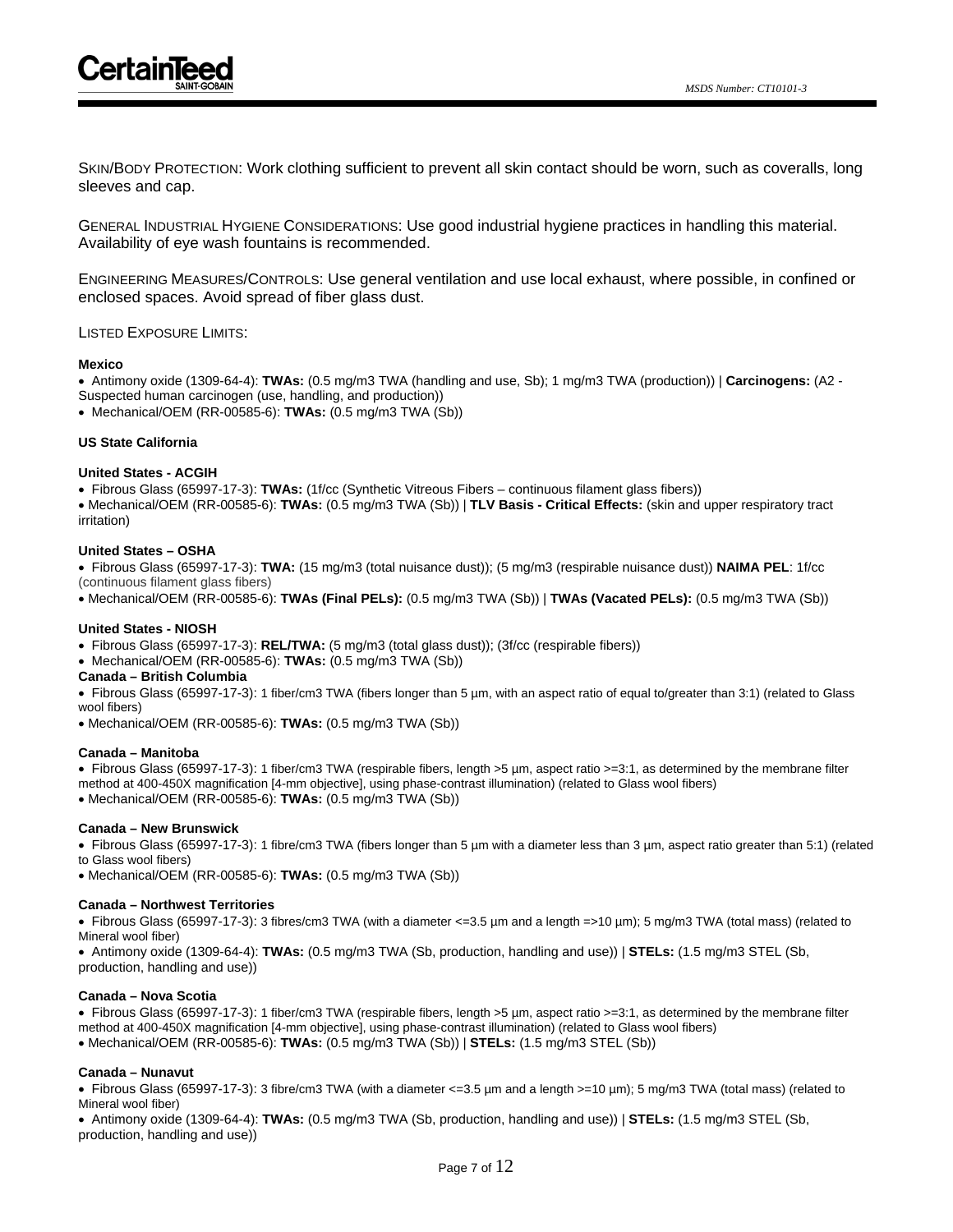

#### **Canada – Ontario**

- Fibrous Glass (65997-17-3): 1 fibres/cm3 TWAEV (respirable, length>5 microns, aspect ratio>= 3.1) (related to Glass wool fibers)
- Antimony oxide (1309-64-4): **TWAEVs:** (0.5 mg/m3 TWAEV (handling and use, Sb))

#### **Canada – Quebec**

- Fibrous Glass (65997-17-3): 2 fibres/cm3 TWAEV (respirable) (related to Insulation wool fibers, glass wool)
- Antimony oxide (1309-64-4): **TWAEVs:** (0.5 mg/m3 TWAEV (Sb))

#### **Canada – Yukon**

- Fibrous Glass (65997-17-3): 30 mppcf TWA; 10 mg/m3 TWA (respirable mass) (related to Mineral wool fiber)
- Mechanical/OEM (RR-00585-6): **TWAs:** (0.5 mg/m3 TWA (Sb)) | **TWAs:** (0.5 mg/m3 TWA (Sb)) | **STELs:** (0.75 mg/m3 STEL (Sb)) |

## **SECTION 9 - PHYSICAL AND CHEMICAL PROPERTIES**

PHYSICAL FORM: Solid

APPEARANCE/DESCRIPTION: Yellow fibers assembled into blankets or loose fill with faint resin odor. The blankets may be faced with kraft, aluminum foil or other facings.

| <b>COLOR: Yellow</b>                                    |                         | ODOR: Faint resin odor        |            |  |  |
|---------------------------------------------------------|-------------------------|-------------------------------|------------|--|--|
| TASTE: No data available                                |                         | <b>ODOR THRESHOLD: NDA</b>    |            |  |  |
| <b>BOILING POINT:</b>                                   | > 2550 F(> 1398.8889 C) | <b>VAPOR PRESSURE:</b>        | <b>NDA</b> |  |  |
| <b>MELTING POINT/FREEZING</b><br>POINT:                 | 2550 F(1398.8889 C)     | <b>VAPOR DENSITY:</b>         | <b>NDA</b> |  |  |
| <b>SPECIFIC GRAVITY:</b>                                | 2.5                     | <b>EVAPORATION RATE:</b>      | <b>NDA</b> |  |  |
| DENSITY:                                                | 20.8625 lbs/gal         | VOC (WT.):                    | <b>NDA</b> |  |  |
| <b>BULK DENSITY:</b>                                    | <b>NDA</b>              | VOC (VOL.):                   | <b>NDA</b> |  |  |
| <b>WATER SOLUBILITY:</b>                                | <b>Slightly Soluble</b> | VOLATILES (WT.):              | <b>NDA</b> |  |  |
| <b>SOLVENT SOLUBILITY:</b>                              | <b>NDA</b>              | VOLATILES (VOL.):             | <b>NDA</b> |  |  |
| Viscosity:                                              | <b>NDA</b>              | <b>FLASH POINT:</b>           | <b>NDA</b> |  |  |
| HALF-LIFE:                                              | <b>NDA</b>              | <b>FLASH POINT TEST TYPE:</b> | <b>NDA</b> |  |  |
| <b>OCTANOL/WATER PARTITION</b><br><b>COEFFICIENT:</b>   | <b>NDA</b>              | UEL:                          | <b>NDA</b> |  |  |
| <b>COEFFICIENT OF WATER/OIL</b><br><b>DISTRIBUTION:</b> | <b>NDA</b>              | LEL:                          | <b>NDA</b> |  |  |
| <b>BIOACCUMULATION FACTOR:</b>                          | <b>NDA</b>              | <b>AUTOIGNITION:</b>          | <b>NDA</b> |  |  |
| PH:                                                     | <b>NDA</b>              |                               |            |  |  |

## **SECTION 10 - STABILITY AND REACTIVITY**

STABILITY: Stable under normal conditions.

HAZARDOUS POLYMERIZATION: Hazardous polymerization not indicated.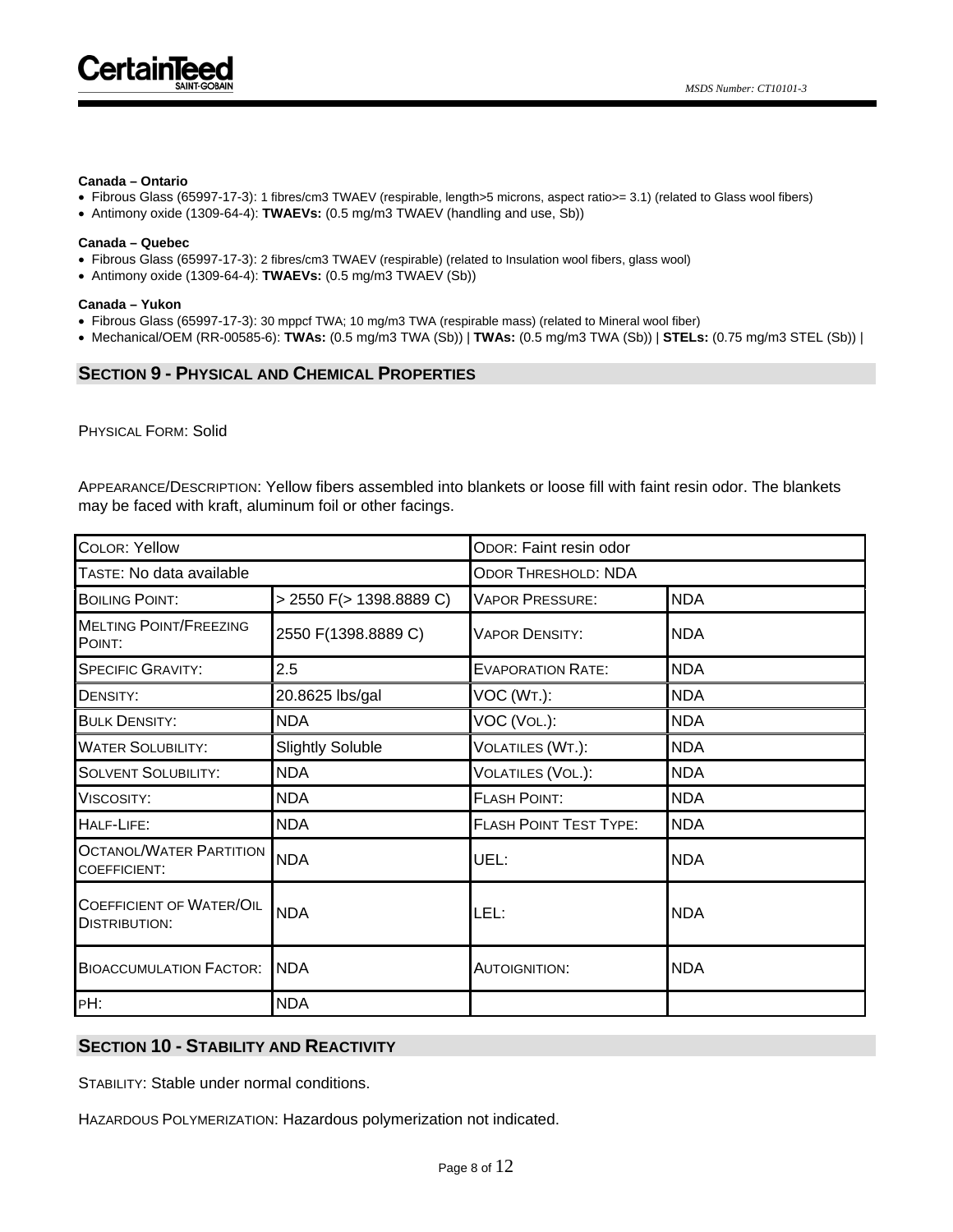

CONDITIONS TO AVOID: Keep away from heat, ignition sources and incompatible materials.

INCOMPATIBLE MATERIALS: Hydrofluoric acid (7664-39-3)

HAZARDOUS DECOMPOSITION PRODUCTS: Hazardous decomposition products may include oxides of carbon, sulfur and other potentially volatile organic compounds, oxides of arsenic, oxides of nitrogen, hydrogen chloride, antimony, bromide gas, hydrogen bromide, formaldehyde, and trace hydrogen cyanide.

## **SECTION 11 - TOXICOLOGICAL INFORMATION**

ACUTE TOXICITY: Temporary irritation may be observed in the upper respiratory system, eyes, and skin. This product has not been tested as a separate entity. Therefore, the hazards must be evaluated on the basis of the individual ingredients, and those hazards must be assumed to be additive in the absence of complete information.

CARCINOGENIC EFFECTS: This product contains antimony trioxide which may cause cancer based on sufficient animal data. This product contains glass wool insulation fibers. Following a thorough review of all the medicalscientific data available at a meeting in October 2001, the IARC panel lowered the classification for glass wool insulation fibers from a Group 2B classification ("possibly carcinogenic to humans") to a Group 3 classification ("not classifiable as to carcinogenicity to humans"). IARC said that there is "no evidence of increased risks of lung cancer or of mesothelioma from occupational exposures during manufacturing of these materials, and inadequate evidence over all of any cancer risk."

## COMPONENT CARCINOGENICITY:

Fiberglass mat, which is made from either: Continuous filament fiber glass (encapsulated) or Fibrous glass (65997-17-3):

| ACGIH: | A3 - Confirmed animal carcinogen with unknown relevance to humans (related to Glass wool fibers)                                                   |
|--------|----------------------------------------------------------------------------------------------------------------------------------------------------|
| NTP:   | Reasonably Anticipated To Be A Carcinogen (respirable size) (related to Glass wool) (Possible Select<br>Carcinogen)                                |
| IARC:  | Monograph 81 [2002] (listed under Man-made mineral fibers), Monograph 43 [1988] (related to<br>Insulation glass wool) (Group 3 (not classifiable)) |

Antimony trioxide (1309-64-4):

| ACGIH: | A2 – Suspected Human Carcinogen (production)                     |
|--------|------------------------------------------------------------------|
| IARC:  | Monograph 47 [1989] (Group 2B - Possibly Carcinogenic to Humans) |

## **SECTION 12 - ECOLOGICAL INFORMATION**

PRODUCT INFORMATION: Binder-coated fiber glass is hydrophobic. Therefore, no adverse environmental effects would be expected if this product were accidentally released in the water or soil. This material is not expected to be harmful to aquatic life.

ECOLOGICAL FATE: No information available for the product.

PERSISTENCE / DEGRADABILITY: No information available for the product.

## **SECTION 13 - DISPOSAL CONSIDERATIONS**

PRODUCT: Dispose of waste material in an approved landfill in accordance with federal, state, and local regulations. If you are unsure of the regulations, contact your Public Health Department, or the local office of the Environmental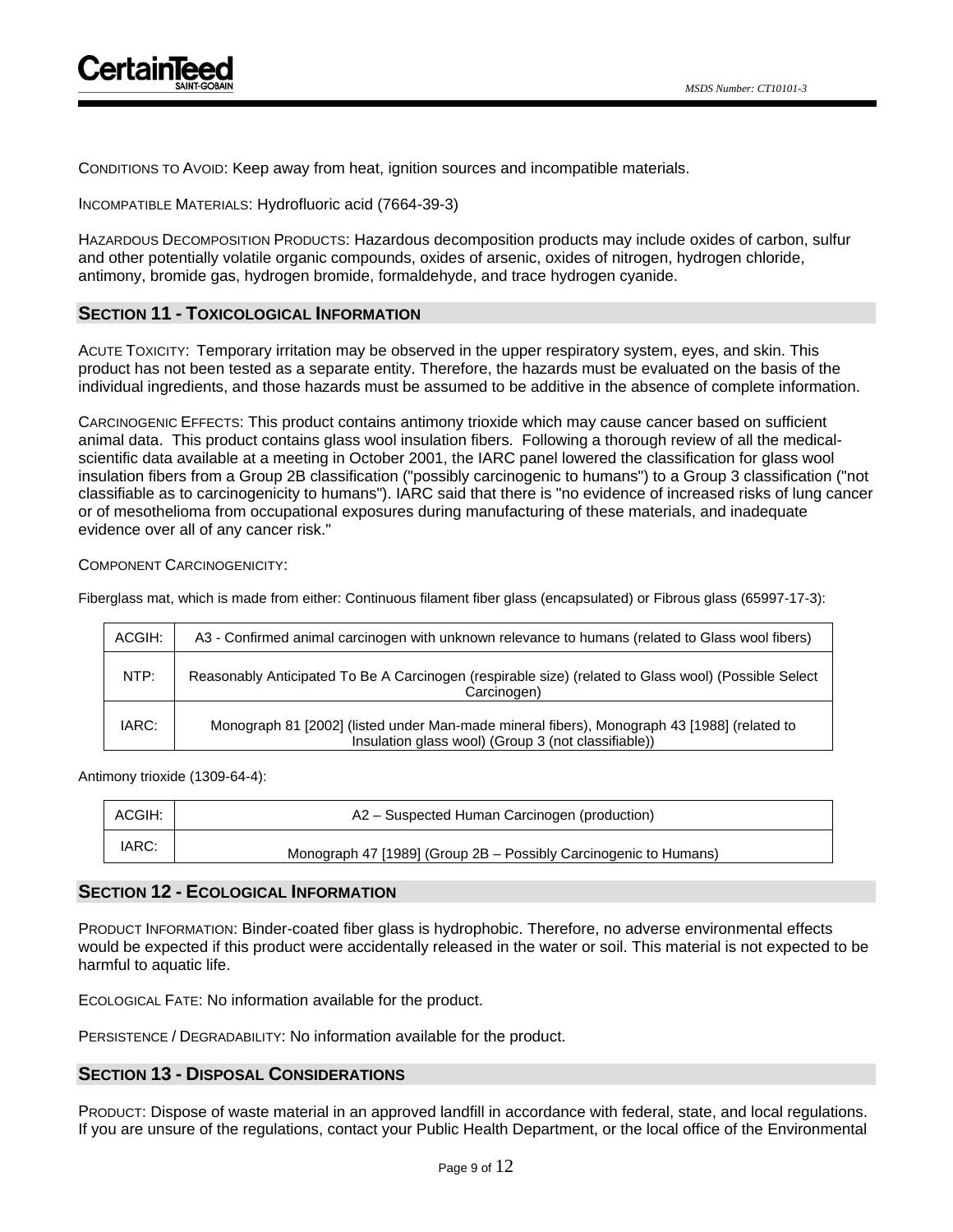Protection Agency (EPA). See Section 7 for Handling Procedures; see Section 8 for Personal Protective Equipment recommendations.

## **SECTION 14 - TRANSPORTATION INFORMATION**

U.S. DOT 49 CFR 172.101:

SHIPPING NAME: Not Classified as a Hazardous Material for Transport

TDG - CANADA - TRANSPORT OF DANGEROUS GOODS:

SHIPPING NAME: Not Classified as a Dangerous Good for Transport

## **SECTION 15 - REGULATORY INFORMATION**

SARA HAZARD CLASSIFICATIONS:

Acute Health: Yes Chronic Health: Yes Fire: No Pressure: No Reactive: No

## US FEDERAL:

GENERAL PRODUCT INFORMATION:

Components of this product have been checked against the non-confidential TSCA inventory by CAS Registry Number. Components not identified on this non-confidential inventory are either exempt from listing (i.e. polymers, hydrates) or are listed on the confidential inventory as declared by the supplier.

## CERCLA:

This material contains chemicals required to be identified under CERCLA (40 CFR 302.4):

• Antimony oxide (1309-64-4) 5 to 1% 1000 lb final RQ; 454 kg final RQ

## STATE REGULATIONS: COMPONENT ANALYSIS - STATE:

The following components appear on one or more of the following state hazardous substances lists or Right to Know lists:

| <b>Component</b>                                                                                                                                   | CAS#       | CА  | <b>MA</b> | <b>MN</b> | <b>N</b>  | <b>PA</b> | <b>RI</b> |
|----------------------------------------------------------------------------------------------------------------------------------------------------|------------|-----|-----------|-----------|-----------|-----------|-----------|
| Fiberglass mat, which is made from either:<br>Continuous filament fiber glass (encapsulated)<br>or Fibrous glass (1 related to Mineral wool fiber) | 65997-17-3 | Yes | Yes       | Yes       | <b>No</b> | Yes       | Yes       |
| Antimony trioxide                                                                                                                                  | 1309-64-4  | Yes | Yes       | Yes       | Yes       | Yes       | Yes       |

CALIFORNIA SAFE DRINKING WATER AND TOXICS ENFORCEMENT ACT (PROPOSITION 65): The following statement(s) are provided under the California Safe Drinking Water and Toxic Enforcement Act of 1986 (Proposition 65):

**WARNING!** This product contains a chemical known to the state of California to cause cancer.

Page 10 of 12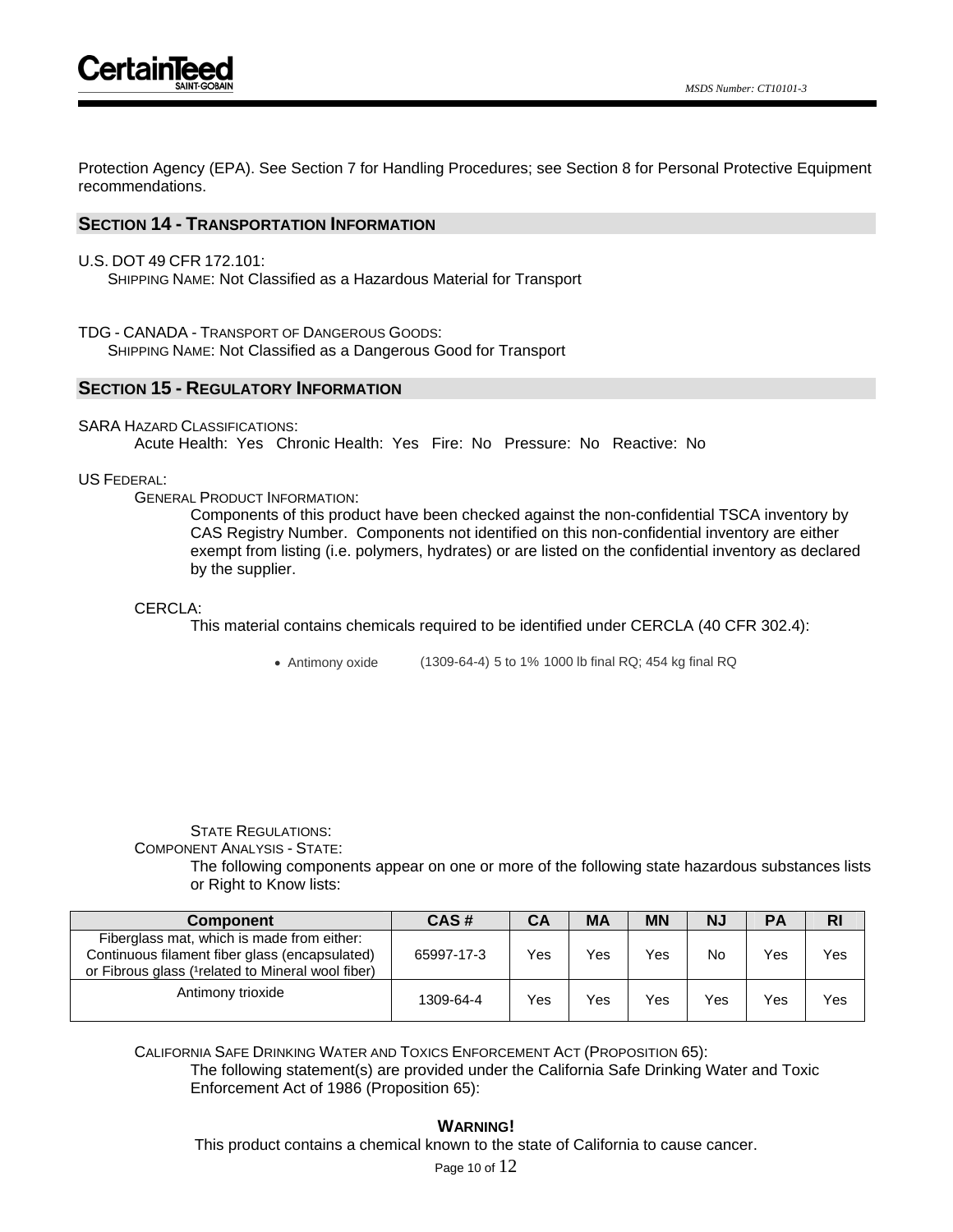CANADIAN WHMIS INFORMATION:

GENERAL PRODUCT INFORMATION:

Class D - Poisonous and Infectious Materials - Division 2 - Subdivision A, Class D - Poisonous and Infectious Materials - Division 2 - Subdivision B

COMPONENT ANALYSIS - WHMIS IDL:

The following components are identified under the Canadian Hazardous Products Act Ingredient Disclosure List:

• Antimony oxide (1309-64-4) 5 to 1% 1 %

ADDITIONAL REGULATORY INFORMATION:

GENERAL PRODUCT INFORMATION:

Temporary irritation may be observed in the upper respiratory system, eyes, and skin. Use of these products has not been shown to cause cancer in humans. Fiber glass wool is a possible cancer hazard. Fiber glass wool has caused cancer in animals but has not produced cancer by inhalation in humans. COMPONENT ANALYSIS – INVENTORY:

| <b>Component</b>                                                                                              | CAS#       | <b>TSCA</b> | <b>DSL</b> | <b>EINECS</b> |
|---------------------------------------------------------------------------------------------------------------|------------|-------------|------------|---------------|
| Fiberglass mat, which is made from either: Continuous<br>filament fiber glass (encapsulated) or Fibrous glass | 65997-17-3 | Yes         | Yes        | Yes           |
| Phenol, polymer with formaldehyde and urea                                                                    | 25104-55-6 | Yes         | Yes        | No            |
| Acetic acid, vinyl ester, polymer                                                                             | 9003-20-7  | Yes         | Yes        | No            |
| Poly(oxyethyleneoxyterephthaloyl)                                                                             | 25038-59-9 | Yes         | Yes        | No            |
| Antimony oxide                                                                                                | 1309-64-4  | Yes         | Yes        | Yes           |

## **SECTION 16 - OTHER INFORMATION**

PREPARATION DATE: 3/28/2002

LAST REVISION DATE: 8/17/2010

DISCLAIMER: Reasonable care has been taken in the preparation of this information, but the supplier gives no warranty of merchantability or of fitness for a particular purpose. Any product purchased is sold on the assumption the purchaser will make his own tests to determine the quality and suitability of the product. Supplier expressly disclaims any and all liability for incidental and/or consequential property damage arising out of the use of this product. No information provided shall be deemed to be a recommendation to use any product in conflict with any existing patent rights. Read the Material Safety Data Sheet before handling product.

For reference to the acronyms/definitions used in this MSDS please visit www.certainteed.com.